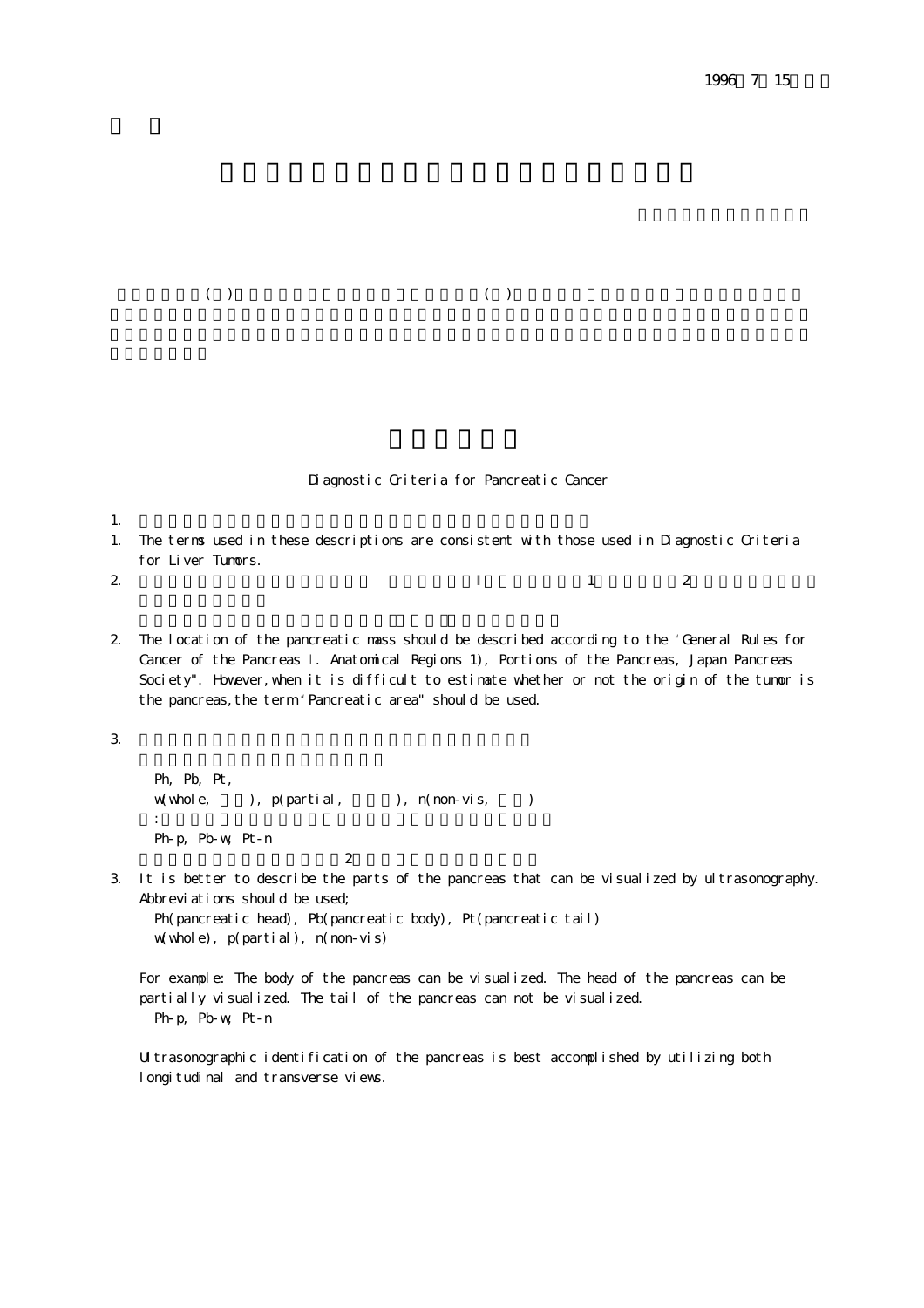| 4  |                |     |  |
|----|----------------|-----|--|
| A) |                |     |  |
|    |                | ( ) |  |
|    |                |     |  |
|    |                |     |  |
|    | a)<br>b)<br>c) |     |  |
|    |                |     |  |
|    |                |     |  |

 $B$ 

| $\mathbf Q$ |  |  |  |
|-------------|--|--|--|
|             |  |  |  |

- 
- 4. Existence of pancreatic tumor

### A) Definite(1)

- 1) Markedly abnormal echoic area (Echo level, pattern, boundary)
- 2) Abnormal echoic area with the following findings:
	- a) Dilatation of the distal pancreatic duct
	- b) Stenosis or obstruction of the common bile duct in the pancreas and the pancreatic area

) and the term of the term of  $\alpha$ 

- c) Localized swelling of the pancreas
- B) Suspected mass
	- 1) Abnormal echoic area in the pancreas
	- 2) Abnormal echoic area in the vicinity of the pancreas
	- 3) Localized swelling of the pancreas including the pancreatic margin
- C) Further examination recommended
	- 1) Dilatation of the pancreatic duct
	- 2) Dilatation of the common bile duct and/or swelling of the gallbladder
- (1) Remark:

An abnormal echoic area is defined as one which is either lighter or darker, more or less dense, and a different arrangement of echoic elements than surrounding tissues. In addition, there is a clearly discernible border and a change from normal echoic patterns.

- $5.$
- $A)$

1)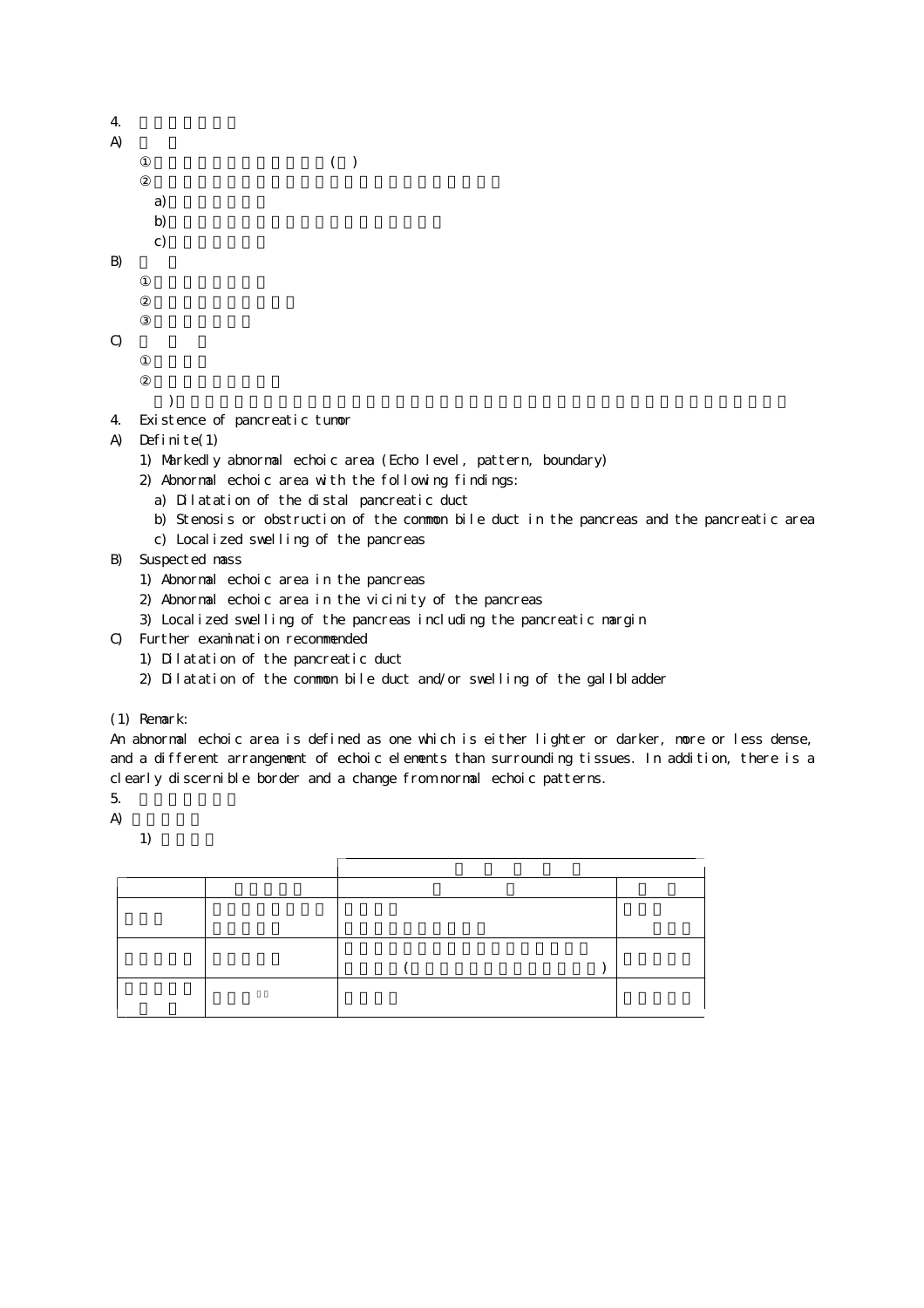$\ddot{c}$ 

|  | PD sign |
|--|---------|

 $1)$ 

- $2) 5 mm$ .
- $3)$
- 4) Penetrating duct sign
- $5)$

 $B<sub>0</sub>$ 

 $1)$ 

 $2)$ 

 $1)$ 

| $\mathbf{2}$ |                     |  | (macro cystic, mucin rich mucinous cystadenoma or |
|--------------|---------------------|--|---------------------------------------------------|
|              | cystadenocarcinona) |  | (micro cystic, glycogen rich                      |
|              | serous cystadenoma) |  |                                                   |
|              |                     |  |                                                   |

- $4)$
- $5)$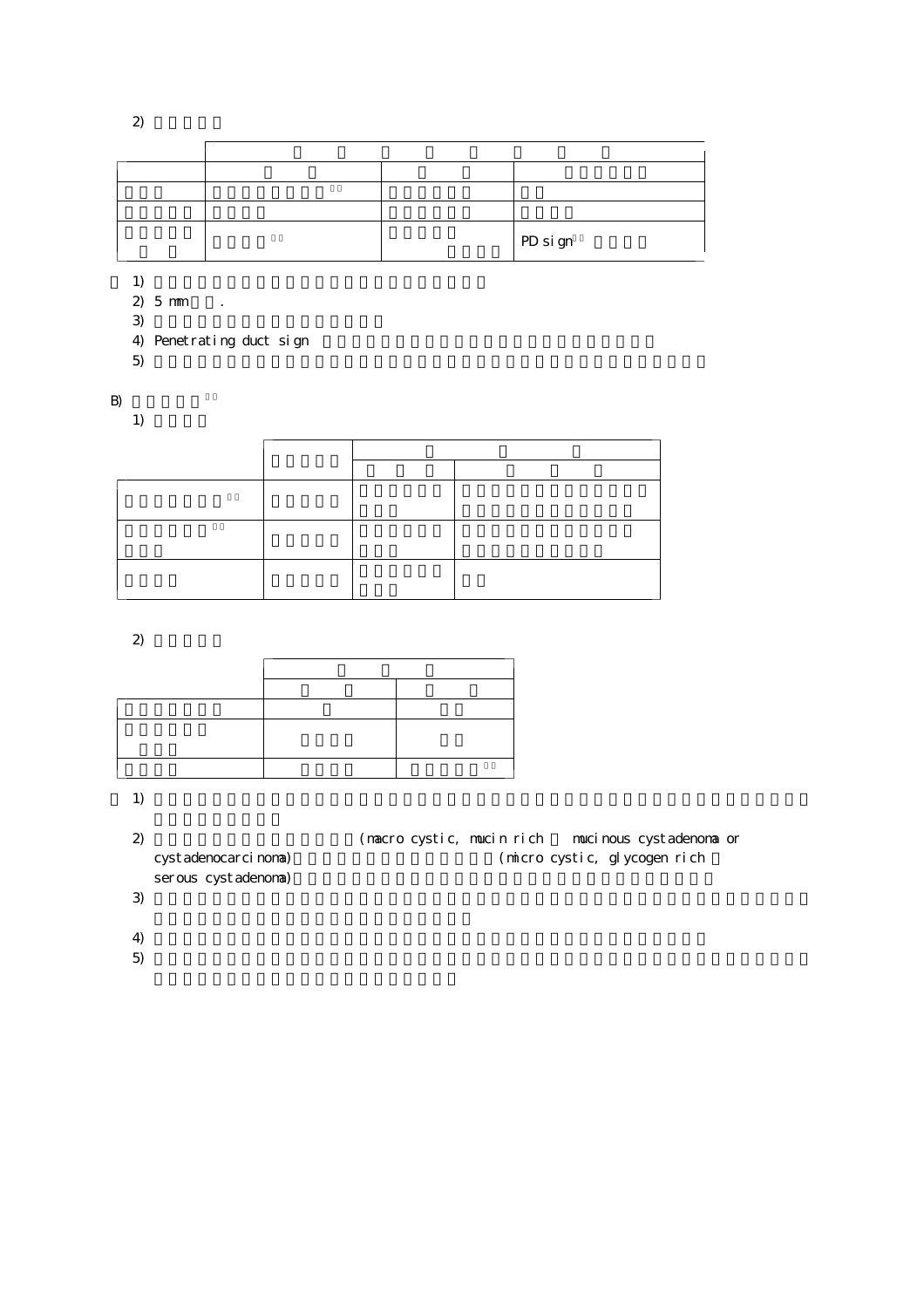# 5. Pathology of Mass Lesions

# A) Solid lesions

1) Tumor findings

|                 |                    | Internal echoes               |                  |
|-----------------|--------------------|-------------------------------|------------------|
|                 | boundary/border    | echo level                    | echo pattern     |
| Duct cell       | slightly blurred/  | hypoechoi c area              | honogeneous      |
| carci nona      | snooth-irregular   | rel atively hyperechoic areas | - het erogeneous |
| Islet cell      | $distinct/s$ nooth | less echogenic in small tumor | rel at i vel y   |
| carci noma      |                    | hyper- and hypoechoic areas   | honogeneous      |
|                 |                    | are mixed in larger tumors    |                  |
|                 |                    | (includes calcifications and  |                  |
|                 |                    | small cysts)                  |                  |
| Tunor-producing | bl urred           | hypoechoi c area              | relatively       |
| pancreatitis    |                    |                               | honogeneous      |

### 2) Findings adjacent structures

|                 | Distal pancreatic duct findings |                         |                            |
|-----------------|---------------------------------|-------------------------|----------------------------|
|                 | dilatation                      | shape                   | relation to tumor          |
| Duct cell       | narked                          | snooth                  | obstruction, usually       |
| carci nona      |                                 | -rosary-like dilatation | complete                   |
| Islet cell      | absent                          | snooth                  | rarely, duct is compressed |
| carci nona      | -slight                         | -rosary-like dilatation | by tunor                   |
| Tunor-producing | absent                          | snooth                  | PD sign . occasional,      |
| pancreatitis    | -slight                         | irregular dilatation    | partial obstruction        |

Remarks

- 1) Margin of the tumor surface is frequently distinct and smooth.
- 2) More than 5 mm
- 3) Marked dilatation is frequently seen in cases with pancreatic stones.
- 4) Penetrating duct sign.
- 5) Compression and obstruction of surrounding arteries and swelling of adjacent lymph nodes are indicative of pancreatic cancer and may be helpful in making the diagnosis.

### B) Cystic lesions

1) Tumor findings

|                        |                 | Characteristic findings of tumors |                       |
|------------------------|-----------------|-----------------------------------|-----------------------|
|                        | boundary/border | cystic part                       | solid part            |
| Muci nous cystadenona  | snooth/sharp    | multicystic                       | thick cystic wall     |
| or cystadenocarcinona  |                 | vari able si ze                   | protrusion into cyst  |
| Branch type of mucin   | snooth/sharp    | multicystic                       | thin cystic wall      |
| producing tunor of the |                 | snall-noderate                    | occasional protrusion |
| pancreas               |                 | si ze                             | into cyst             |
| Pseudocyst             | snooth/sharp    | nonocystic                        | absent                |
|                        |                 | vari able si ze                   |                       |